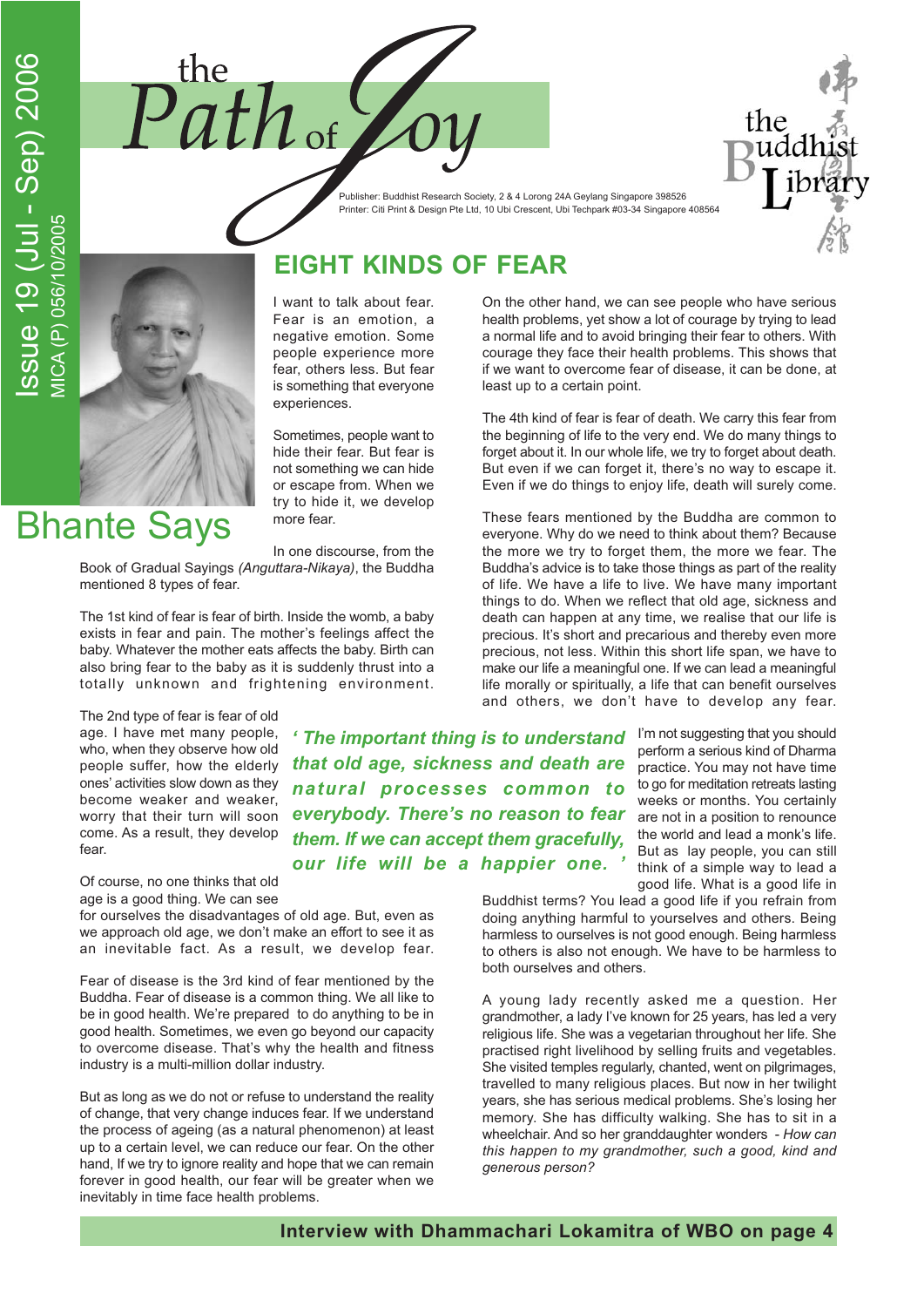#### I can't give a definite answer to this kind of question. It's tempting to say that the old lady is reaping the results of her bad karma in the past. But this answer is a very cruel one. I never want to answer the question in that way. How do I know that she led a bad life in the past? If I say it's because of her bad karma, that's a horrible thing to say. I don't see things in that light.

Whether you have done good or bad things in the past is not a crucial factor in trying to overcome this kind of fear. We cannot avoid old age because of that. If you read the Mahaparinibbana Sutta - the Buddha's last sermon - you can see that his last journey from Sravasti to Kushinagara was long and difficult. He had to stop at many places. Sometimes, he was so tired, almost fainted. Wherever possible, he sat and drank water. That is how he completed his journey before he died. Old age had caught up with him.

Our body is a kind of machine. It can last for a certain period. When we reach a certain age, our body will slowly get weaker and weaker. Whether we're good or bad is a different thing. Of course, many bad people may die earlier. If they commit crimes, someone may kill them. Or if they develop bad habits like taking drugs, they may die from that habit. The effect will come. But even if we do not do such things, we cannot stop ageing or health problems.

The important thing is to understand that old age, sickness

and death are natural processes common to everybody. There's no reason to fear them. If we can accept them gracefully, our life will be a happier one.

In the sutra, the Buddha mentioned another 4 types of fear, very common in our daily life. The first 4 types of fear - of birth, old age, sickness and death - are related to the reality of this world and so cannot be overcome so easily. Although quite common, these fears in the 2nd group are easier to overcome.

The 1st kind of fear in the 2nd group is fear of fire. In Singapore, most people live in flats. People who live in flats need to be specially careful when dealing with fire. They need to consider the safety of not only themselves but their neighbours. We can avoid fear of fire by being more considerate, mindful and compassionate.

The 2nd kind of fear is fear of water. It's very easy to understand this in terms of the tsunami. There are some children who even today are afraid to go to the sea. But water is essential for life. We cannot survive without it. It's one of the 4 elements. As a form of energy, it can be constructive or destructive. If we're able to handle it carefully, it won't bring fear.

Fear of rajas (meaning king or government) is the 3rd fear. If we have a good government, we are blessed. Singaporeans have less fear because they always think that the government will take care of everything for them. In some countries, people feel that no matter how hard they work, the government takes away everything. In other countries, revolutions or rebellions can happen. And so it's true what the Buddha said. That living in a suitable locality is indeed a blessing.

Fear of bandits is the last kind of fear. If you think of places

### 'So, when it comes to morality, fear should not be a factor.'

talk to them about hell fire. Unless you believe in a supreme God, you won't be free from hell fire. So the children say that they don't want to face hell fire, they don't

want to be Buddhists. This is really a negative thing.

In olden days, people talked a lot about hell. We've seen scenes of hell in Haw Par Villa. How you get tortured when you go to hell. These are very old methods and they can bring negative results. When you try to stop somebody doing wrong things through fear, the effect won't last long. The person may refrain from doing wrong things but that does not mean he's a good or moral person. He just doesn't do it because of fear but actually he still wants to do those things if he can get away with them. Where's the morality? Where's the mental development? Where's the purity?

So when it comes to morality, fear should not be a factor. We can never improve our morality if we abstain from wrong things because of fear.

Instead of fear, what is truly important is right understanding or wisdom. When people are convinced, genuinely convinced, that unskilful acts bring pain and skilful ones bring happiness, they will avoid causing pain and suffering to themselves and others. That is the proper basis for morality. With right understanding or wisdom, fear will not arise. As the Heart Sutra says -

> **Without obscurations of mind** (Bodhisattvas) have no fear **Completely transcending false views** They go to the ultimate of nirvana

 $Joy$ 

**BHANTE B DHAMMARATANA RELIGIOUS ADVISOR BUDDHIST LIBRARY** 

# **Bhante Savs**



like Africa where people live in war zones caught between warring factions, you can see clearly what this implies.

These are the 8 types of fear mentioned by the Buddha. But there can be countless types of fear. Nowadays, people suffer from more kinds of fear. Some of these fears like fear of bird flu was unheard of in olden days. Actually, it's difficult to say whether bird flu existed in those days. But people never heard of it. And if it happened in one country, it was not likely to spread to another or even from one part to another part of the same country. Nowadays, however, news, especially bad news, travels fast and this may enhance our fear.

Fear is negative, whether speaking in a physical or spiritual sense. So we have to make the effort to overcome fear and keep our mind free from fear. The basic way to do this is to lead a harmless life towards ourselves and others and to be more mindful of things around us.

Sometimes, parents plant fear in children's mind to keep them from mischief. It's very easy to plant fear but extremely difficulty to remove it. It's better to help children understand the situation rather than make them fearful.

Even in religious fields, some people try to plant fear in people's minds. This is not so good. Some parents complain to me that when their children go to school, the teachers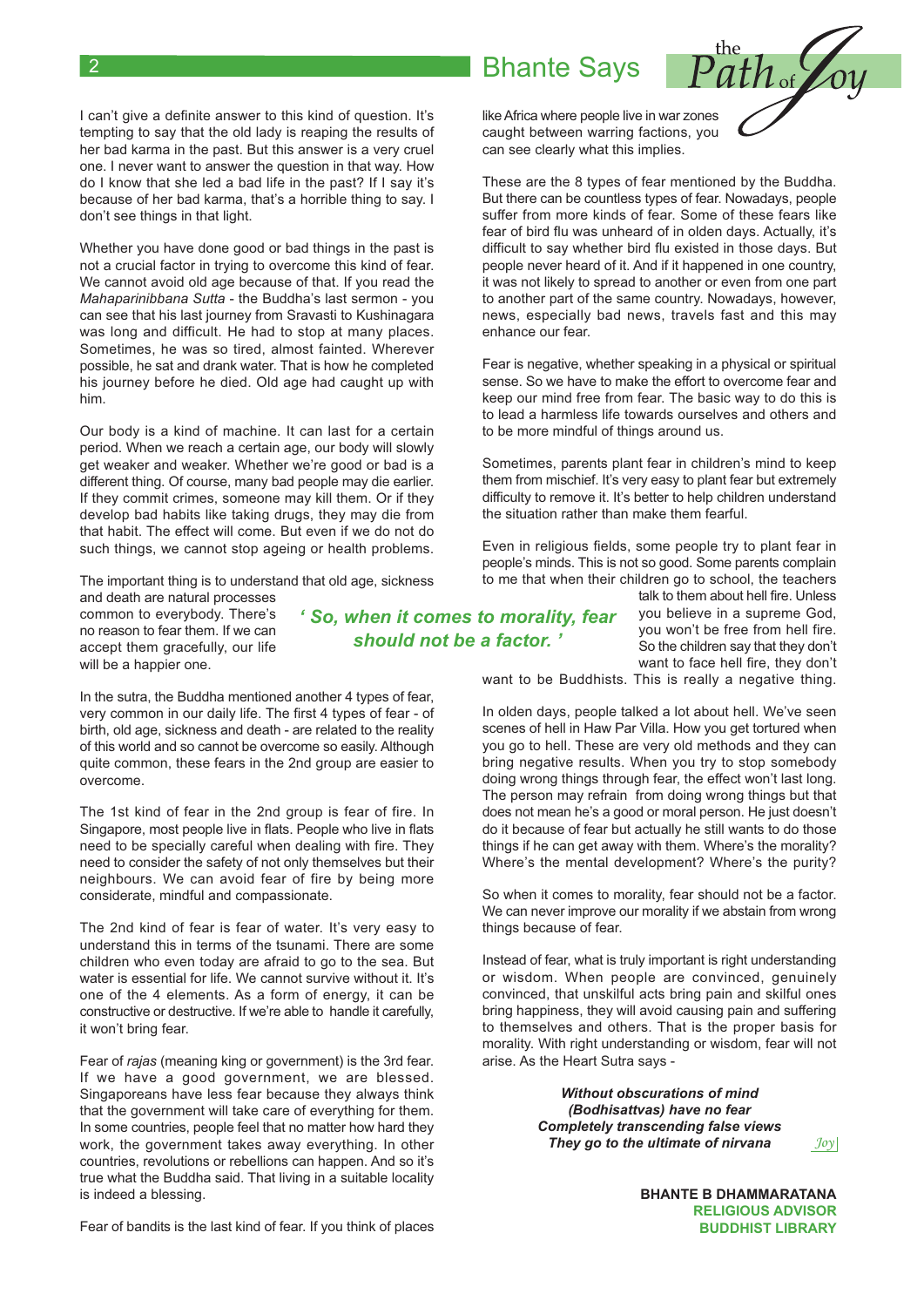**Editorial** 



In Bhante Savs this time. Bhante B Dhammaratana explains the 8 kinds of fear taught by the Buddha, Among the 8 fears, 3 of them - the fear of ageing, disease and death are perennial demons lurking just below the surface of our sub-conscious. Egged on by the relentless march of time, these fears can surface to haunt us at any time.

As it so happened, a few months ago, a series of events seemed to conspire to present me with just such a reminder.

I'd gone alone for a drink at a restaurant near the school where I work. After the drink, I made payment to the proprietor, a friendly Chinese-looking lady who speaks good English. 'How's life?', I asked her for want of something to say.

'Oh, business is good,' she responded immediately with a smile. Then, in a quieter, more measured tone, she sighed and added - 'The cook. She's very sick, you know. She has lung cancer.'

Oh dear! Not that dark, chatty, middle-aged lady who used to smile and greet me with such a hearty 'Sawatdi Kha' each time I approached the shop! I could still picture her happy face in my mind.

Later, I received an email from a friend. A lawyer by profession, he'd visited the terminally ill sister of a client in hospital to prepare her will. 'How depressing, she's only 36 and looked so young. A mother of 2, she lay there with her eyes staring out of her vacant face. She was so thin that her eyes seemed out of place in her face. And she was so pale like she was short of blood...For us, once we stepped out of the room and the hospital, everything was back to normal. Sun shining and all that. But in my mind, I saw her lying there staring vacantly ahead of her, with all those tubes sticking out of her body.'

A few days later, my friend wrote again - 'It was only last Wednesday that I visited that lady in hospital but she's now reduced to ashes. She passed away on Saturday and the cremation was on Monday. How fleeting life is!'

Which brings me to Dhamma Moments, a weekly column in the Bangkok Post written by the well-known writer and Dharma practitioner. Danai Chanchaochai. Danai actively promotes vipassana meditation among his family, friends and employees. Employees even get special leave every year to go on meditation retreats.

In a recent article, Danai talked about his driver, Somjit. A well-loved man, Somjit had in the past unfortunately killed a man in a car accident. 'He was an honest person and every time he went to apply for a job, he said that he killed a person in a car accident, so no one accepted him'. And so Somjit was unemployed for over a year - until he met Danai.

One day, Somjit told Danai - 'Master, I would like to follow you to vipassana meditation next time that you go.' The driver's spontaneous enthusiasm for meditation impressed his employer and made him extremely happy.

The following Monday morning, Somjit was late for work. 'Normally Somjit was a very punctual person, but that day he was running late. I looked at my watch a few times and I was going to push the button to call. Then the call came from Somjit's brother-in-law, and I knew immediately that something bad had happened'. Indeed, Somjit had died in a car accident the night before.

Morbid? Not really. As Bhante says, the Buddha taught us to contemplate death and impermanence for a purpose. He wanted us to realise for ourselves how precious this human life is. And to make good use of the limited time left.

But human nature being what it is, the message does not always come across so well. Even, it seems, in times of great anxiety or fear.

An article in the Bangkok Post in January 2005 is instructive, if a little amusing. It was headlined - 'Tougher economic times mean big business for fortune tellers, as people face an uncertain future.'

A fortune teller interviewed in the article explained -'Economic conditions have a certain level of influence over people's psychological condition. Economic uncertainty makes people feel insecure and anxious about their future, and that could prompt more people to seek advice from fortune tellers.'

Indeed, as a report from the London Times in May 2005, shows, fear can make people act irrationally.

A statue popped up on a beach in southern India, brought by the waves of the tsunami. It's a 'little brass figure with his curious smile, gazing up at the sky'. An expert identified the statue as that of Jalagupta, a Buddhist sage of centuries past. According to the expert, the statue came from 'Burma, more than 1,000 miles across the sea' and had been 'mounted on a raft and sent off to sail along coastal villages to bless and protect them from the sea.'

The local villagers who found the statue, however, had their own ideas. Since only 12 people out of a population of 1,000 died in their village from the tsunami, as contrasted with the devastation in other villages, they decided that the statue had 'saved (them) from death.' Apparently, none of the villagers had even heard of the Buddha. But no matter. 'It was a gift from God and it came so far to protect us.' The irony, of course, is that if the villagers had been able to consult the Buddhist sage they worshipped, they would surely have been taught otherwise. That life, human or otherwise, bears 3 universal characteristics, namely, suffering, impermanence and non-self. And no creator God.

All this reminds me of a story that's sometimes related by Tibetan Buddhist monks when they teach. A young Tibetan man decides to make a pilgrimage to Lhasa, the capital of Tibet. On learning of this, his aged mother requests him to bring back for her a relic of the Buddha. To humour his mum, the young man agrees.

The day soon arrives when the young pilgrim has to return home. But he has yet to procure a relic of the Buddha for mum. What should he do? As luck would have it, on the way home, he finds an animal bone. It's said that, using her Buddha relic, the old lady practised meditation so fervently that she made great spiritual progress.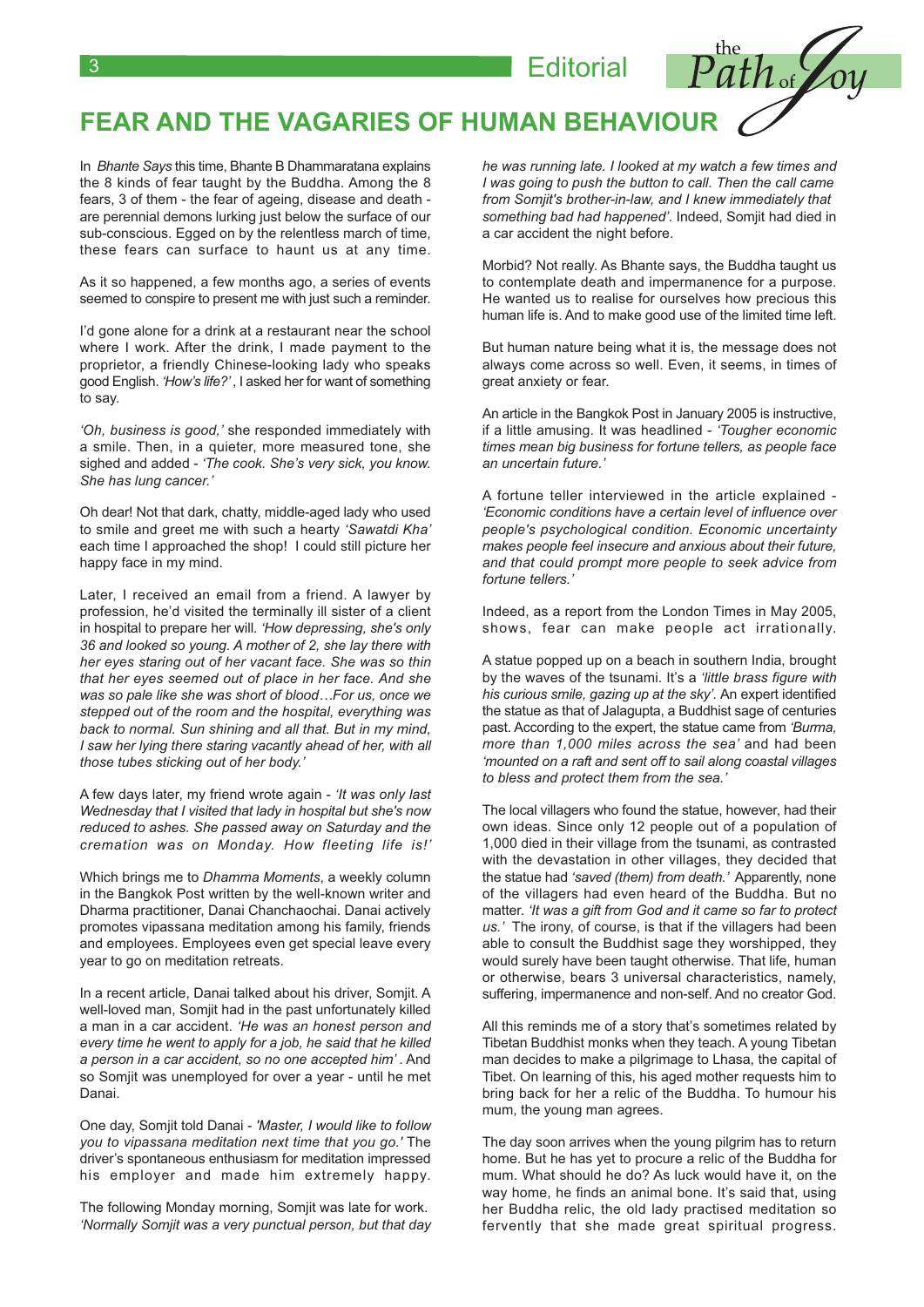**Editorial** 

True or not, the story does at least serve to illustrate one point. The belief of the villagers in southern India in their precious statue may be misplaced. But, if their newly found gift from God keeps them well, happy and good, some benefit may well accrue from the experience after all. His Holiness, the Dalai Lama, has said, for example, that believing in a creator God (who requires his followers to be ethical) is at least better than not believing in anything at all.

Back in Buddhist Thailand, fortune tellers, it seems, are not the only fortunate ones in lean times. A survey indicates that, besides creating job opportunities for talented young star gazers, bad times also tend to induce more people to participate in merit-making (tum boon) activities. When people feel threatened, they seek some form of security. If God is not available, then a fat Dharma bank account will

do just as well, thank you very much. A purist may question the motivation

of people who 'make merit' for personal gain, financial or otherwise, perhaps even arquing that, in any event, it's an exercise in futility. But at least one thing's for sure. Those at the receiving end of the merit-making activity, be they monks or the lay poor, will at least receive some benefit.

Dr. Peter Della Santina, the well-known Buddhist scholar and a familiar face in BL, once said in an interview with POJ that Buddhism is a great psychology. Indeed.

As always, I wish you pleasant reading. Joy

**Chwee Beng Editor** 

### Interview

## INTERVIEW WITH DHAMMACHARI I OKAMITRA

by Leila



Dhammachari Lokamitra (Jeremy Goody) is the President and Founder of the Jambudvipa Trust (JT) in India and member of the Western Buddhist Order (WBO). JT envisages a society free of caste and other social barriers, in which anyone, whatever his background, can participate fully. Recently, Lokamitra visited BL. This interview concentrates on his work with the untouchables in India.

### What made you become a Buddhist? Or were you born a Buddhist?

No. I became interested in Buddhism in the late 60s or early 70s. I was interested in meditation first of all. I did not know much about Buddhism or other religions but Buddhism appealed to me most of all. I started learning.

#### You were a Christian before then?

I can't say I was a Christian. I was not brought up very strongly as a Christian.

#### Many people must have asked you this question but I'm going to ask you anyway. What does being a **Buddhist mean to vou?**

It's a very difficult question because I've been Buddhist so long now. I can't imagine life without it. But I think one of the things Buddhism gives to me is a feeling (that) I can be creative in any situation. I don't have to be passive. One can always make the most of the situation.

#### Give an example.

Any difficulty that arises in oneself, one's personal relationship, one's work - there's always a way forward. This is one of the things the Buddhist teachings has given me.

#### What about karma?

Karma may be useful in looking at one's present condition but what one does about one's present situation is not karma. It's up to oneself and that is when the change can take place. That's when Buddhism comes in. One is not just passive or reactive to past conditions.

### You're a member of the WBO. When did you first get involved in them and why did you join them?

I went to one Buddhist teacher. I did not find it so satisfactory. I was looking for another Buddhist teacher when I came across the WBO. It was actually very near where I was living in north London.

### How long have you been working in India?

I went to India in 1977 to visit the Buddhist holy places and also to do yoga. I took some of my yoga students with me. On that visit, I met many followers of Sangharakshita who came into Buddhism through Dr. Ambedkar. I found that the most important part of my stay was actually teaching the Dhamma to the people. Then Sangharakshita encouraged me to continue. So I'm still there.

(Editor - Dr. Ambedkar was the 1st Minister of Law of independent India. He drafted the Indian Constitution. A member of the untouchable caste himself, his conversion to Buddhism encouraged millions of other untouchables to do likewise. Sangharakshita, an English-born former Theravadin monk founded the WBO).

#### **But why India?**

Why India? Because basically I found the situation among the new converts so inspiring. I was deeply inspired by the situation, and by the potential of so many people who took Buddhism seriously, that it could have a profound effect on the lives of so many people and on society itself.

I was deeply moved by this. Sangharakshita encouraged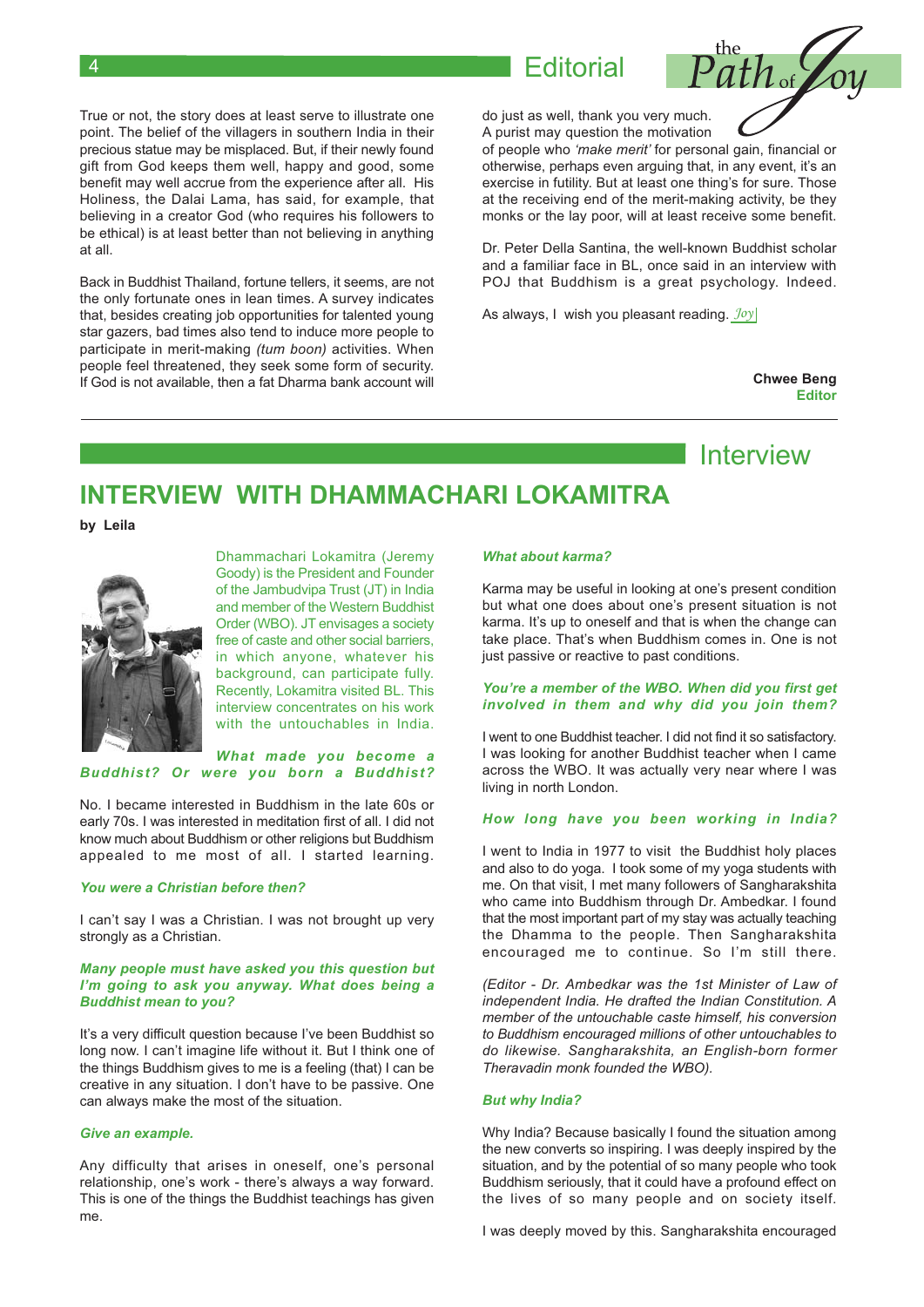### Interview

me to stay there and work. That was why I stayed there.

#### Tell us more about your work with the untouchables in India. What do you do for them?

It's not so much what I do for them but what we've done is communicate the Dhamma as we understand it which links up very much with Dr. Ambedkar's approach to Buddhism. We found people incredibly enthusiastic and wherever we went, we found people starving for 'Dhamma nourishmen', as it were.

After Dr. Ambedkar's conversion in 1956, there was very little Dhamma teaching. Very few born Buddhists responded to the situation. So the situation was that millions and millions of people had become Buddhist but (they had) very little effective teachings.

So first of all, we concentrate on basic Dhamma teachings, basic Dhamma study, meditation. Then if they want to go deeper, we take them deeper. Those who want to become members of our order, that too is a possibility. So that's the first thing we do. The other thing is that we run a number of social projects. We've got about 25 hostels and 6 or 7 hospitals.

Poor children from villages affected by death or the tsunami. They come to our hostels in town and there are 10 local schools that give them good food, very psychologically nourishing environments, good places to live. We help them with their studies, with their activities and so on.

We have 80 or 90 community centres, in the slums in different parts of India where we run kindergartens, adult evening

classes, medical work, a whole range of activities.

The social work is very much based on the Dhamma. So Dhamma practice is primary.

### Where do you get the funds to do this work?

I'm a professional beggar. As a good Buddhist, I have to be a beggar. We get a lot of support from the Karuna Trust in the UK which was founded by Dr. Ambedkar. We get a lot of support from friends in Taiwan, Singapore, Malaysia, Korea. We get support locally too.

It's never enough because the work is enormous. But whatever we get, we make use of them.

#### What problems do you encounter in your work?

The caste system is very, very entrenched still in people's minds. People from other castes may be interested in Buddhism but they don't want to join (the untouchables). Even in this modern age. This is one of the difficulties. We're trying to do something about that.

And also it has to be said. Some of them, the converted Buddhists, want to keep Buddhism to themselves. I don't mean within our movement so much but outside. It's the same old past conditioning.

I have encountered so many difficulties just in terms of carrying on working. Corruption is enormous. Red tape is enormous. Lack of co-operation from government is enormous

We became involved with the untouchables because the relief

agencies, especially the government, often discriminate against the untouchables so they often don't get their fair share of relief.

Another problem is that there is so much to do and there are so few to do it. I want to do much more training so that we can train more and more people to do this local business when funds come in. There's a whole sort of vicious cycle over the difficulties. On the other hand, we have been able to do quite a lot.

#### The people that you train - are they from WBO or the untouchables?

They are from the newly converted Buddhists - the untouchables.

Do they still actually use this term?

No. They're called Dalits now.

#### Why did the untouchables accept Buddhism?

There are a couple of factors. One is that they were being oppressed very badly so they looked for a way out but which way out? They had to find a positive way out. So Dr. Ambedkar who was born an untouchable carefully examined the other major religions as well as communism and came to the conclusion that Buddhism was the way that guaranteed

> peaceful social change, that stood for the high values in society and supported his principles of liberty, equality and fraternity.

How does Buddhism help the untouchables in their daily lives?

I think the main thing is that it gives them a sense of confidence that they're human beings. As untouchables, they were not regarded as human beings. This is the greatest initial benefit, a psychological confidence.

#### What developments have taken place since the untouchables became Buddhists?

A lot of people are seriously practising Buddhism, trying to understand Buddhism and leaving behind the negative religious practices which made them untouchables, which made them passive. So there's an increasing confidence in the Buddhist community and an increasing sort of enthusiasm for life. Before that, they had no enthusiasm for life. And I think that has grown and the younger generation, we've got some very well-educated people and at the same time, they want to be Buddhists.

If they don't get proper teachings, then I think they may develop strange forms of Buddhism or revert to Hinduism. So we want more and more Buddhist countries to send us books, money and whatever they can do to help us with the training. If there is training then Buddhism has a great chance of reviving (in India).

#### Do you think that karma is the reason why one is an untouchable?

Let me ask you a question. Take a Brahmin, someone born into the Brahmin caste who's got a good job, who's really

' I'm a professional beggar. As a good **Buddhist, I have to be a beggar.**'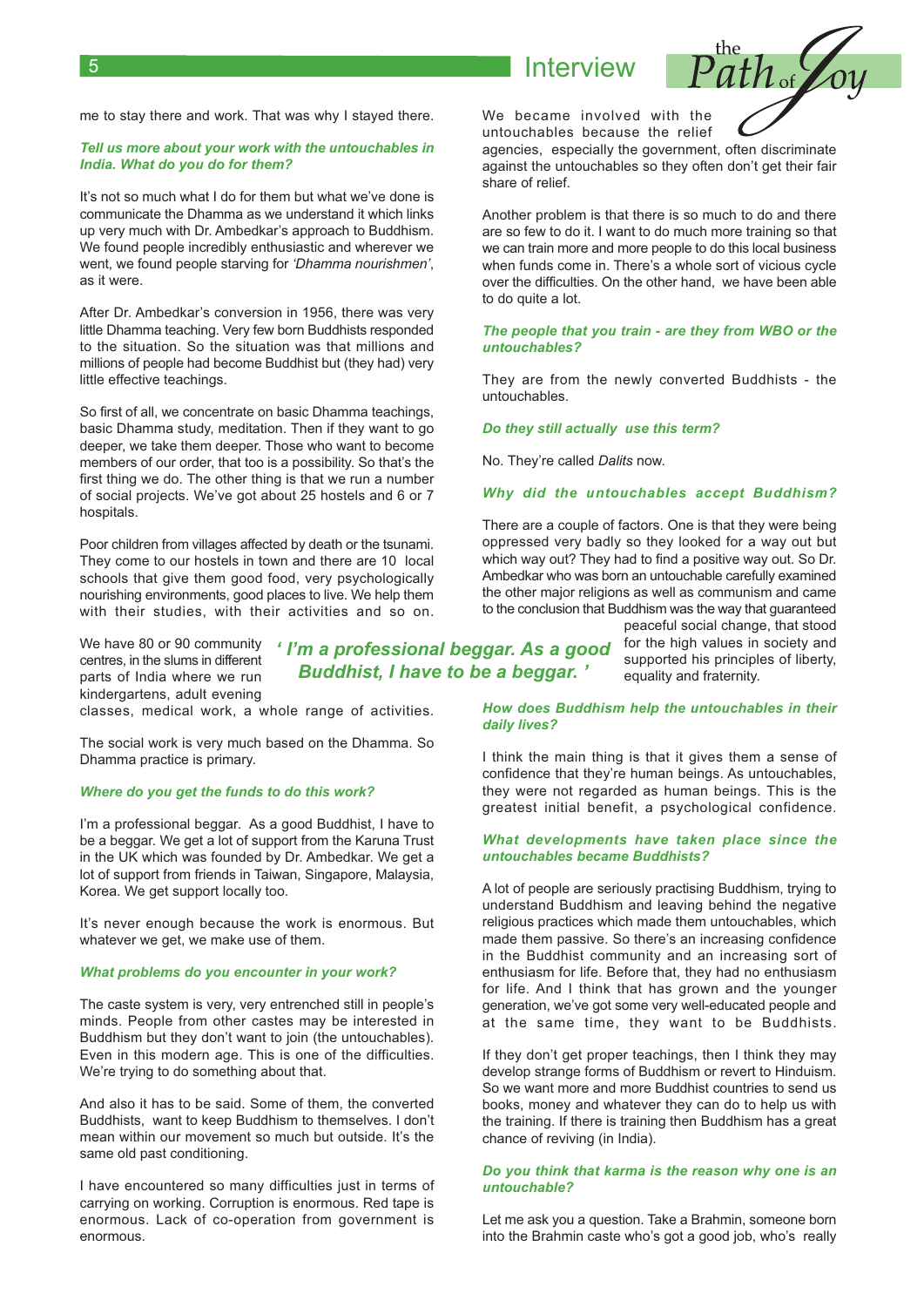arrogant, can't change. Then you take a Buddhist who comes from a poor background, who has got the Buddha, Dhamma and the Sangha, who's got a flexible attitude to life, who's got a great attitude to life - tell me who has the good karma?

I don't know. It is very difficult thing to say it is karma because one just does not know. No one can say it is because of this or that. It is a dangerous thing to do. Actually. I would say, they are better off than many people. There are often many other factors.

Interview

### What would you tell your successor if he were to step into your shoes?

Keep up the training, the Buddha's teachings, keep up the communication, transcend social barriers. It's very important that the Buddhist community thinks as one.

Thank you for this interesting interview, Lokamitra.  $\frac{\partial \partial y}{\partial x}$ 

### THE VALUE OF BUDDHIST EDUCATION

#### by Venerable Boralesgamuwe Pemaratana **London Buddhist Vihara**



The main aim of Buddhist teachings is to enable us to develop a moral, happy and meaningful life, with a mind which is balanced and restful, remaining calm and still. But how many of us lead a peaceful life or truly understand the preciousness of human life?

Modern education can make us excellent scientists. engineers, doctors and other specialists. It widens our knowledge, sharpens our intellect, and emphasises material welfare. This encourages not only competitiveness, but sometimes also feelings of jealousy and despair. It does not help us to lead the meaningful life that the discipline of thought, speech and action brings to us. To lead a meaningful life, it is essential for us to lead a disciplined life. To achieve a meaningful life, we need to train and quide our mind. This inner transformation will gradually eradicate harmful habits which originate in the mind.

We may ask the question - What benefit is education and scholarship if it is not accompanied by self-control? Without self-control can life be meaningful?

There are probably many politicians, scientists and business people who adopt practices that seriously threaten humanity. Today, we can say that the world has been brought to a point of crisis. There is a universal feeling of insecurity, fear and destruction. The only remedy for this state lies in disciplining ourselves, in self-restraint. Without restraint in thought, speech and action, we may become enslaved in immoral activities such as killing, sexual misconduct, taking bribes, over-indulgence in intoxicants and gambling.

On the other hand, life with a good education, complemented by moral behaviour and self restraint, leads us to happiness and contentment, here and in the hereafter.

For every action there is a result. Understanding and heeding the law of kamma and vipaka, the law of cause and effect, will restrain us from wrongdoing, not only for our own sakes, but for others as well.

We all have to be mindful of what we do or say, keeping in mind the nature of the person, the place and the tension of a situation

Let's take the case of speech. Words are powerful, and people have been known to kill because of mindless speech. In a situation where tension is high, one should be careful with the use of words. Our speech needs to be not only truthful, but also clear.

If our words are likely to promote or cause conflict, we should not repeat what we have heard even though they may be truthful. We should try to unite those who are divided, and encourage those who are already united. We should avoid harsh words and speak words that are gentle, soothing to hear and loving, coming from and going to the heart. As the Buddha said - 'Concord is pleasure. Concord is delight. Concord is joy. Harmony is the motive of speech.'

How do we achieve happiness? By watching our minds and attitude, we achieve happiness. With a disciplined mind, we avoid and overcome thoughts of self and pride, greed and attachment, hatred and violence. At the same time with a developed mind, we maintain thoughts of loving kindness, and compassion towards ourselves and all others. When we are involved in a moral struggle, a disciplined mind quards us against reacting. This mindfulness monitors our thoughts, feelings and actions.

Living according to the teachings of the Buddha, with restraint on all the senses, we develop wholesome mental, verbal and bodily actions. By following The Noble Eightfold Path, we gradually develop morality (sila) concentration (samadhi), and wisdom (pañña). We begin to live a joyful life, filled with universal love, compassion, kindness, understanding and tolerance. All this is possible through the practice of Buddhist teachings in Buddhist education.

The Buddha said - 'Kayena samvaro sadhu - sadhu vacaya samvaro. Manasa samvaro sadhu - sadhu sabbattha samvaro.' This stanza from the Bhikkhu Vagga in the Dhammapada advises us to be restrained in our thoughts. words and actions. This self discipline leads to our well being and peace of mind, and thus peace in our society. We cannot begin to transform our suffering, until we restrain all our mental, verbal and physical actions.

So let us all try to gradually restrain and transform our thoughts, speech and actions, to experience the highest bliss of Nibbana.

May you all attain supreme bliss of Nibbana.  $Joy$ 



Article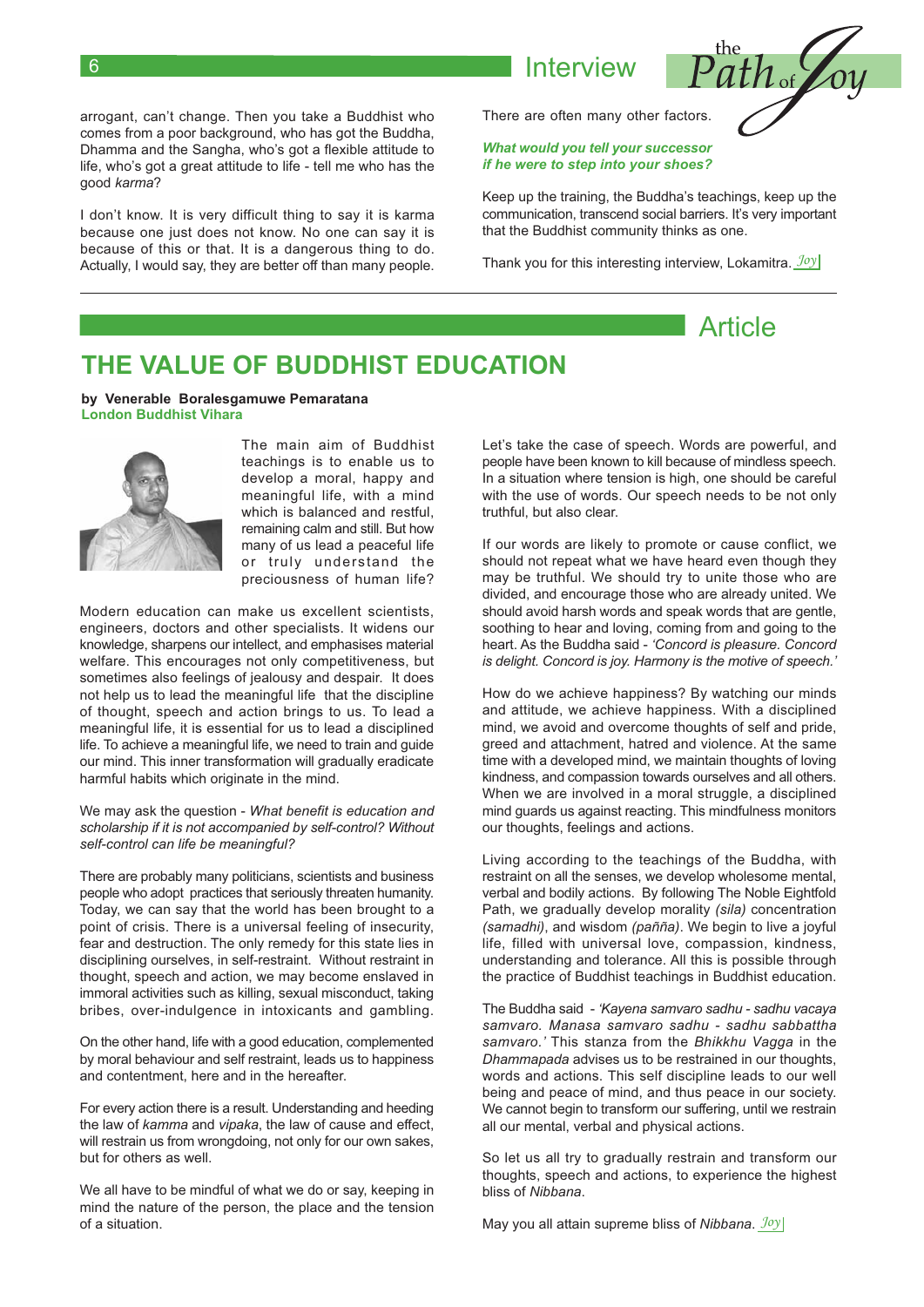## **Book Review**



### **MANY PATHS** by Mark Stevenson

'On every path is the possibility of an extraordinary discovery.'

These words in big print on the back-cover of 'Many Paths' caught my attention when I was rummaging through 2 boxes of books. I was looking for a book to read and review.

To an avid traveller with a strong liking for

adventure like me, these words deserved a second glance. After reading through the gist of the book's contents. I decided to give this book a shot. I was hoping that there would not be too much material on the scientific study of the origin, behaviour and physical, social, and cultural development of humans to bore me. Especially when this was the first time I had plucked enough courage to read a book written by an anthropologist.

The author, a young Australian, was very brave when he decided to embark on a postgraduate research trip into a remote valley of Tibet to uncover the secrets of traditional Tibetan paintings. This, despite the fact that he could not even understand or speak Tibetan when he left Melbourne. To me, this was a bold step towards realizing 2 dreams at one go - obtaining a postgraduate degree in anthropology and gaining an in-depth understanding of traditional Tibetan painting in the hope of learning it from a master painter in Rebkong Valley (in just 2 years!!!). 'Killing 2 birds with one stone', so to speak.

2 sets of challenges and uncertainties presented themselves to him the moment he set his mind to do it - the dizzying journey through the treacherous high mountain passes into some of the most remote parts of the world, and getting the right people along the way to connect him to his destination.

On top of that, his original plan to study the Tibetan language at the Sichuan University Tibetan Language class prior to his venture into the valley for the first year didn't materialise. The subject was simply not offered even though it was listed in the handbook. This was only one of the many twists of events that he didn't expect. But his resourcefulness, determination and experience in dealing with the Chinese from one of his earlier trips were always there to push him closer to where he wanted to be.

My earlier reservations about this book turned out to be unfounded. As the Foreword to the book said - 'This story' is told with great relish for adventure, a generous openmindedness and cultural empathy for both the Chinese and Tibetan Cultures. It is also told with great learning, lightly invoked, as Stevenson effortlessly weaves historical, literary

|                        | Religious Advisor: Ven B Dhammaratana |
|------------------------|---------------------------------------|
| <b>Editors</b>         | : Chwee Beng, James Chiang            |
| <b>Chinese Editors</b> | : Yew Chung, Sunanda                  |
| Layout                 | : Kok Keong                           |
| Vetting                | : Alexius, Jeanie                     |
| Secretary              | : Leila                               |



#### **Published by Lothian Books (2005) Reviewed by Kok Keong**

and political allusions into his narrative.'

In the chapter - 'Wheel of Life' - the author described the lowest point of his adventures. 'Just my luck, the one night I get stoned out of my mind and there's a cop in my room. I hit the Chinese cop!' For the first time. I was worried for him. A foreigner hitting a cop in communist China! Unthinkable!

Throughout the book, the author described vividly his nearmisses, frustrations, and adventures. Interesting accounts like these kept me wanting to read further although I must admit that some parts of the book were a little too detailed for me.

The author, however, did not forget to provide historical information for an in-depth understanding of Tibet and its culture.

From his interview with painting Master Shawo Tshering, the following excerpt shed some light into the history of the wonderful tradition of Tibetan painting -

'In his soft voice Shawo Tshering summarized what he had been taught about the origins of his tradition. Around the time the Chinese Princess Wencheng was sent to marry the seventh-century Tibetan king Songtsen Gampo, a unit of the Tibetan army was stationed at the present site of Sengeshong. Among the soldiers who settled there, according to local tradition, was one who was skilled in painting. At that time Buddhist art was hardly known in Tibet and was just starting to be imported from India. There was no temple at Sengeshong, only a military garrison. But the association of this village with painting and other arts may ao back to that time.'

Being highly involved in the daily running of his good Tibetan friend's 'household', the author became very accustomed to the Tibetan way of life. He even described how to make tsampa, perhaps the most common instant snack to the people of Tibet.

The modern meditation master, Sogyal Rinpoche, once said that the Dharma is as important to the life of Tibetans as the air they breathe. And so as a Buddhist. I appreciated the words of Buddhist wisdom the author wrote or quoted in the book.

Tibetan lamas often say -

'Death is certain, the time of Death is uncertain.'

These words certainly resonated constantly in the author's mind as his bus crossed the girders used to bridge the gap created as a result of a partial collapse of the road into the deep gorge below. Apparently, they tranquillised his mind, allowing him to stay calm.

The deepest impression I gathered from this book was the author's narration of how well his good friend, Sherab, embodied the 6 perfections - generosity, discipline, patience, vigour, concentration and wisdom.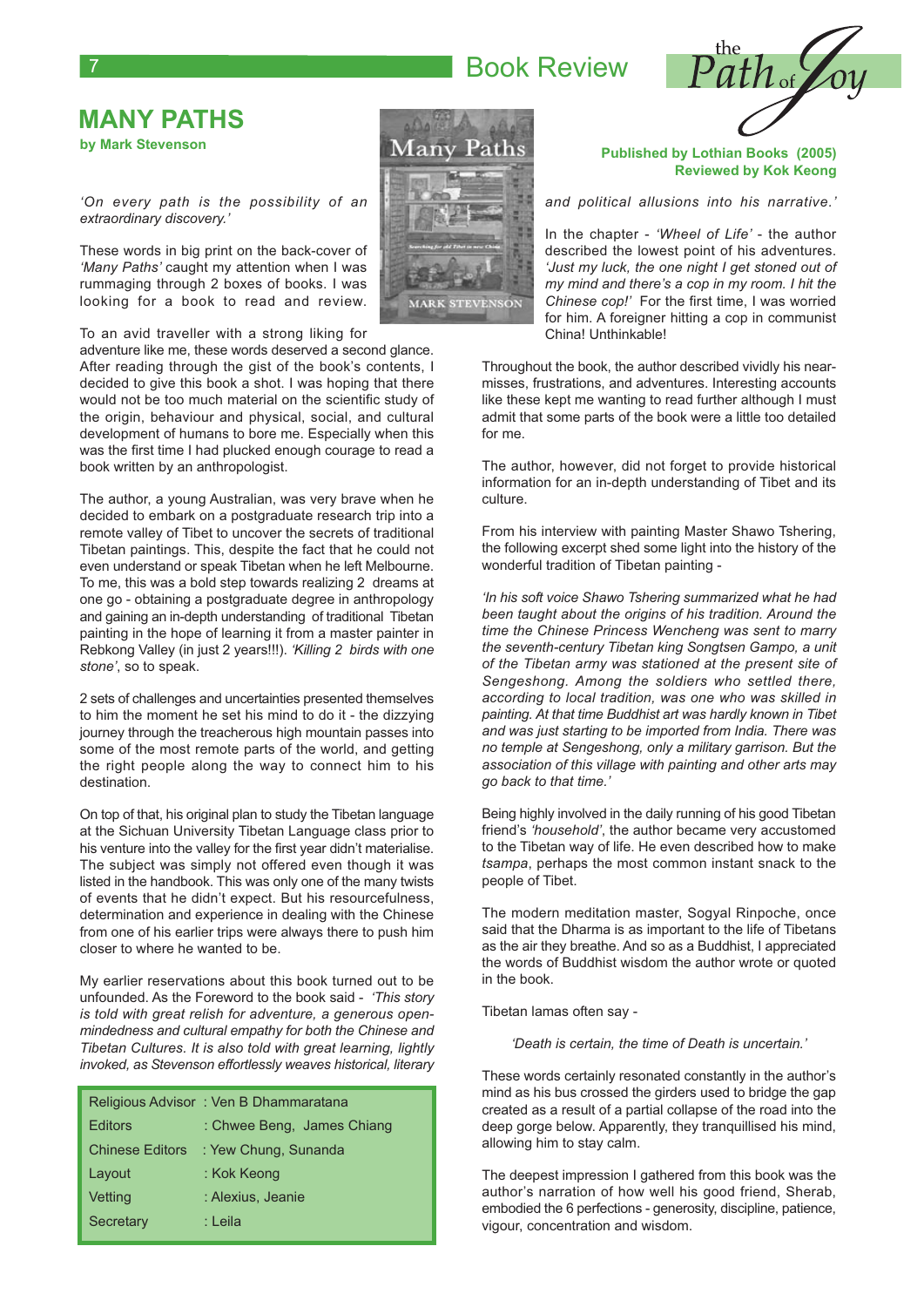'Sherab welcomed everyone to his house with a smile and gave much of his time and hospitality.... Beggars and monastery dogs all got something at Sherab's door. For a while we were visited every day by a sick and mangy bitch about to have pubs that came by to have a meal and rest in the sunshine of Sherab's struggling garden...Wherever we walked. Sherab would clear glass and rocks off the street. He didn't hang around watching TV, play pool or go to the movies....He treated men and women with equal politeness... I had heard how Sherab had cared unfailingly for one of his teachers, whom old age had taken over feeding, washing and walking him every day for three years. Accepting that the world is not designed with our own hopes in mind, he was never pushy......Cherishing the happiness of others he listened carefully to his fellow villagers when they came to him with their complaints...'

Reading these words made me ashamed of myself by comparison. Sherab is a living example of how a Buddhist

### **Book Review**



should behave and practise, someone whom we could all well emulate within

our own limited capacity. His actions reminded me of what Shakyamuni Buddha instructed his disciples prior to his passing away -

'He who practises my teaching best serves me. He who sees the Dhamma sees me. Transient are all component things. Strive on with diligence.'

During his journey, the original path that the author had planned from the start took many twists and turns. Nevertheless, he was able to acquire sufficient data to complete his thesis.

This is an interesting book, especially for anyone who hopes one day to venture into Tibet. Joy

**BI** Activities

# **Seminar on 'Buddhism: Past, Present, Future' Joyl**



Speakers: Dhammachari Lokamitra, Bhante B Dhammaratana, Prof. Chandima, Bhikkhuni Bodhi